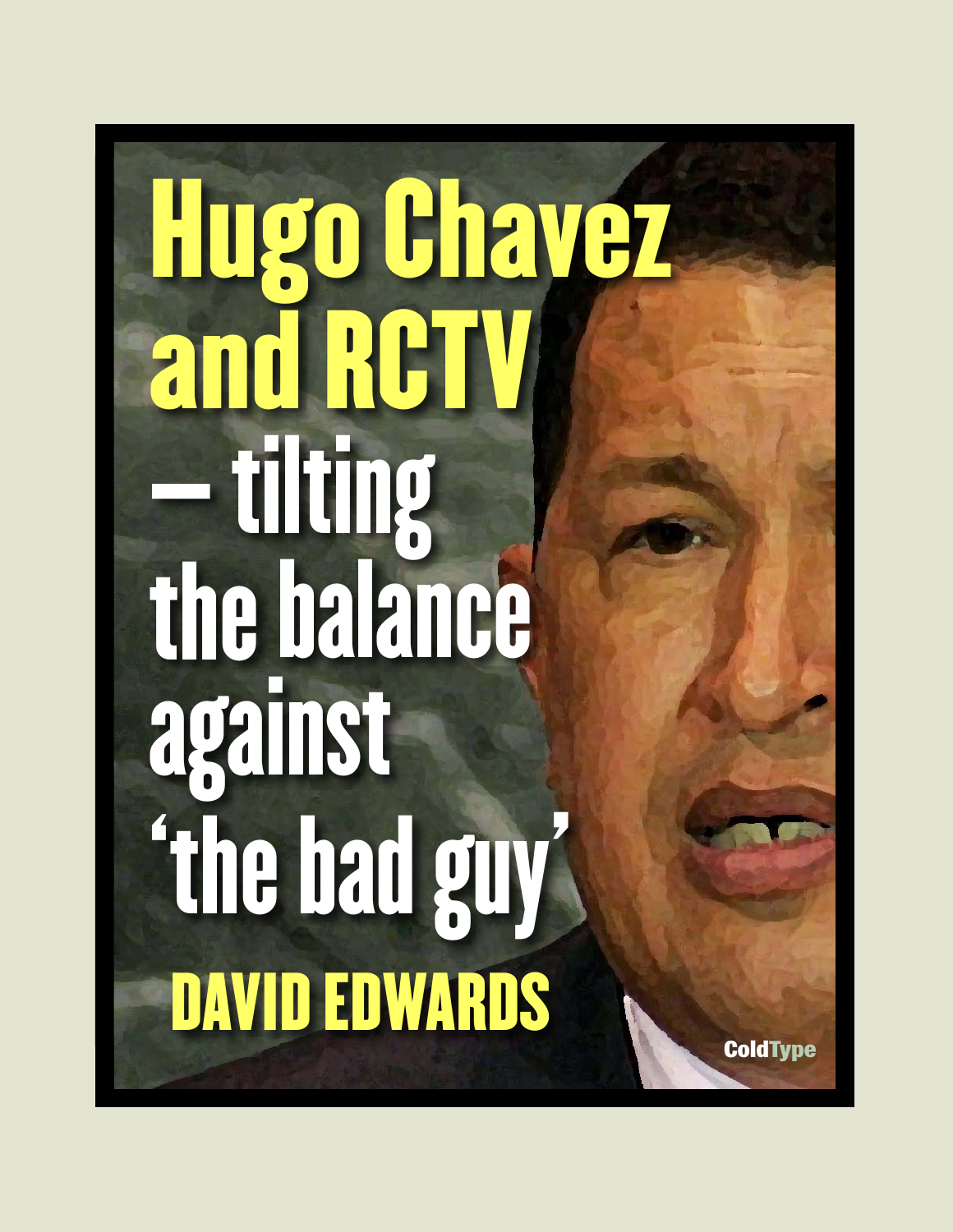

**David Edwards** is co-editor, with David Cromwell, of the British media watchdog, Medialens (www.medialens.org)

Their book, **Guardians of Power: The Myth Of The Liberal Media,** was published last year by Pluto Books

© David Edwards 2007



WRITING WORTH READING FROM AROUND THE WORLD www.coldtype.net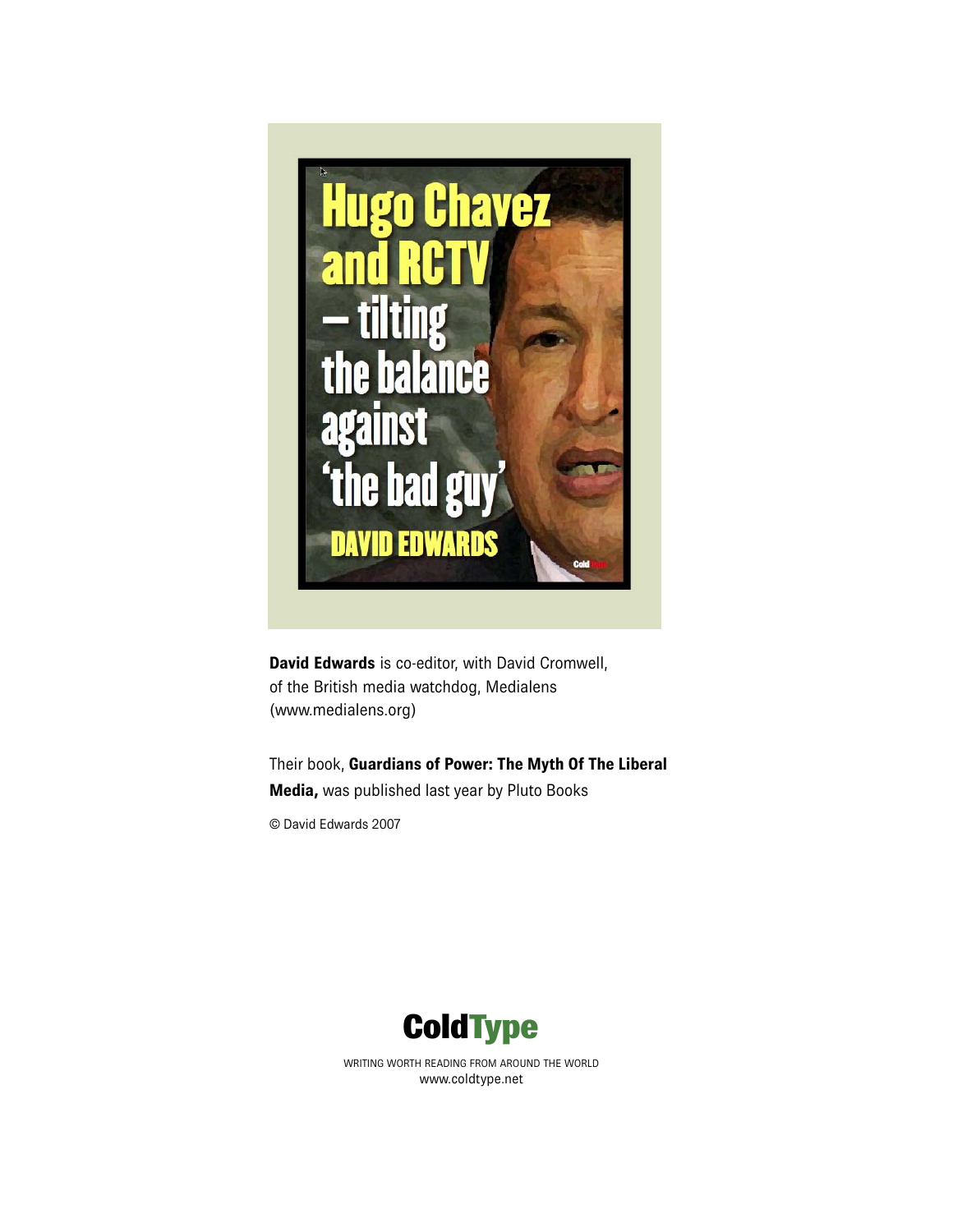

### **Venezuelan president Hugo Chavez**

has long been demonised by the Western media as a "leftist firebrand" (The Independent), "Venezuela's demagogue" (Washington Post), and as a "militaristic strongman" (Financial Times).

No surprise, then, that Chavez's decision not to renew the licence of Radio Caracas Television (RCTV) has elicited outrage across Britain and America. In an article titled, '"He is losing the country's respect",' Catherine Philp wrote in the Times:

"The move has fuelled accusations that Mr Chavez is moving towards an increasingly authoritarian rule and is quashing dissent against his 'socialist revolution'." (Philp, '"He is losing the country's respect",' The Times, May 29, 2007)

The Washington Post described the action as an attempt to silence opponents, supplying further "proof" that Chávez is a "dictator". (FAIR, Media Advisory, 'Coup Co-Conspirators as Free-Speech Martyrs – Distorting the Venezuelan media story,' May 25, 2007; http://www.fair.org/index.php?page=3107)

One might think from these comments that Chavez is indeed behaving like a stereotypical "strongman". So why is he refusing to renew the licence?

According to CNN reporter TJ Holmes the motive lies in the fact that RCTV "has been critical of his government" (Ibid). The Associated Press also stressed that RCTV "has been critical of Chávez". (Ibid) A Guardian headline carried the same emphasis: "Chavez silences critical TV station – and robs the people of their soaps." (Rory Carroll, The Guardian, May 23, 2007) A Financial Times news report was titled: "Chavez pulls plug on dissenting TV station." (Benedict Mander, Financial Times, May 9, 2007)

These and similar claims have given the impression that Chavez is simply crushing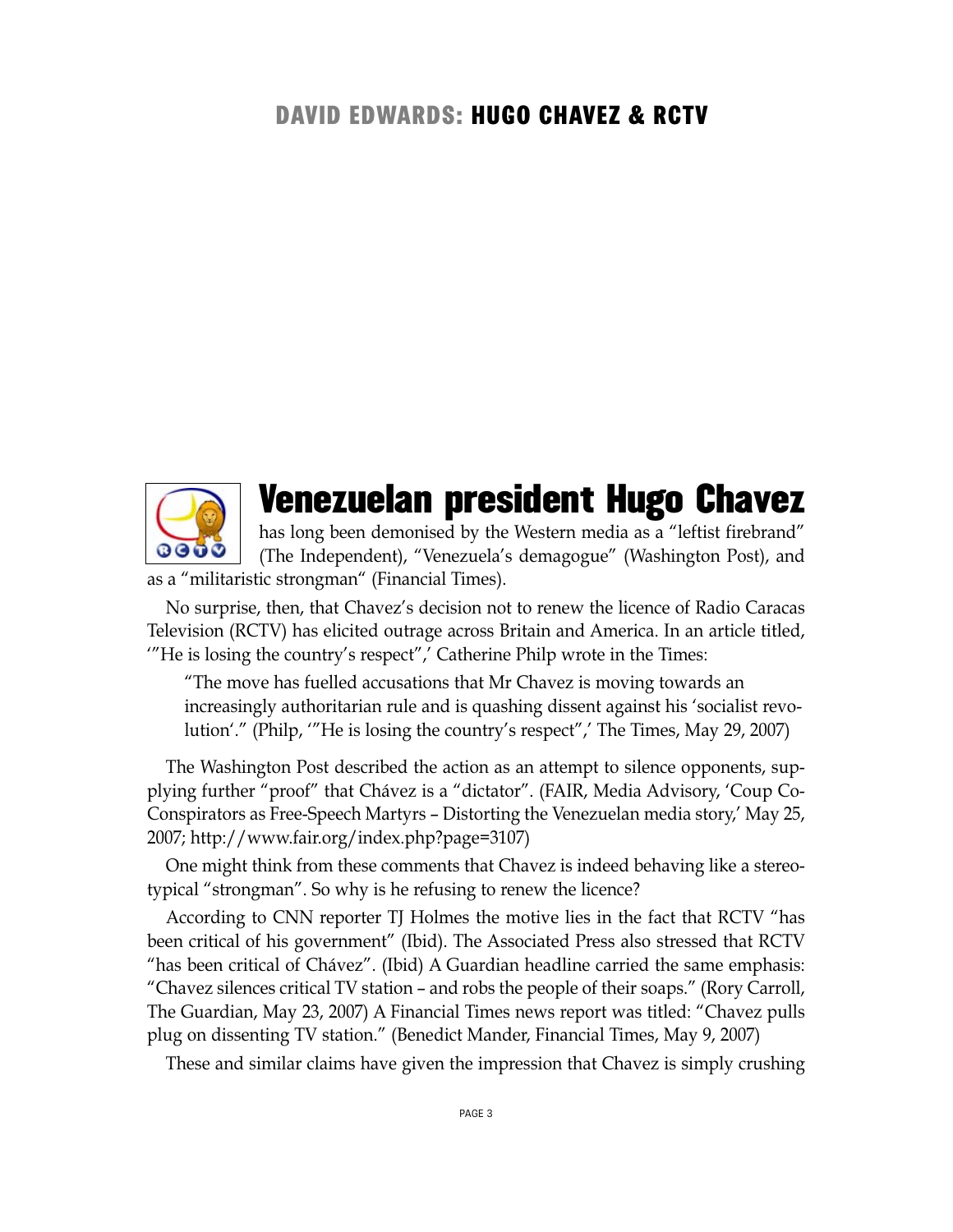dissent. An Independent leader came closer to the truth:

"President Chavez has long detested RCTV, accusing it of helping to incite a coup against him in 2002." (Leader, 'A show of intolerance,' The Independent, May 30, 2007)

As this suggests, the problem with RCTV does not revolve around political differences with Chavez; it revolves around RCTV's attempts to overthrow the democratically elected government of Venezuela.

A consistent theme of media reporting has been to ascribe this "accusation" to Chavez personally. Thus the Independent wrote of the "station, which Mr Chavez believes was plotting against him". ('Anti-Chavez protesters clash with police,' The Independent, May 29, 2007)

The Times reported: "President Chavez withdrew its licence, accusing the network of 'coup plotting'". (Philp, op. cit)

Likewise the Financial Times: "Chavez has repeatedly alleged that it supported the [2002] coup..." (Richard Lapper, 'TV channel axed in latest Chavez drama,' Financial Times, May 26, 2007)

And the BBC: "He [Chavez] says they were involved in a coup that nearly toppled him five years ago." (James Ingham, 'Venezuelans protest over TV issue,' BBC Online, May 27, 2007; http://news.bbc.co.uk/go/pr/fr/-/1/hi/world/ americas/6695769.stm)

These media reports thus all distort the truth by attributing a mere "claim" to Chavez, someone they have all previously demonised as an authoritarian "strongman". This earlier demonisation acts to undermine the credibility of the charge against RCTV in readers' minds, so reinforcing the bias of ostensibly balanced reporting against the Venezuelan government. Robert McChesney and Mark Weisbrot explain:

"This is a common means of distorting the news: a fact is reported as accusation, and then attributed to a source that the press has done everything to discredit." (McChesney and Weisbrot, 'Venezuela and the Media: Fact and Fiction,' Common Dreams, June 1, 2007;

http://www.commondreams.org/archive/2007/06/01/1607/)

Consider, for example, that the BBC's Ben Brown said of Saddam Hussein:

"He claims UN sanctions have reduced many of his citizens to near starvation – pictures like these [of a malnourished baby and despairing mother] have been a powerful propaganda weapon for Saddam, which he'll now have to give up." (Brown, BBC News, June 20, 1996)

And ITN's John Draper: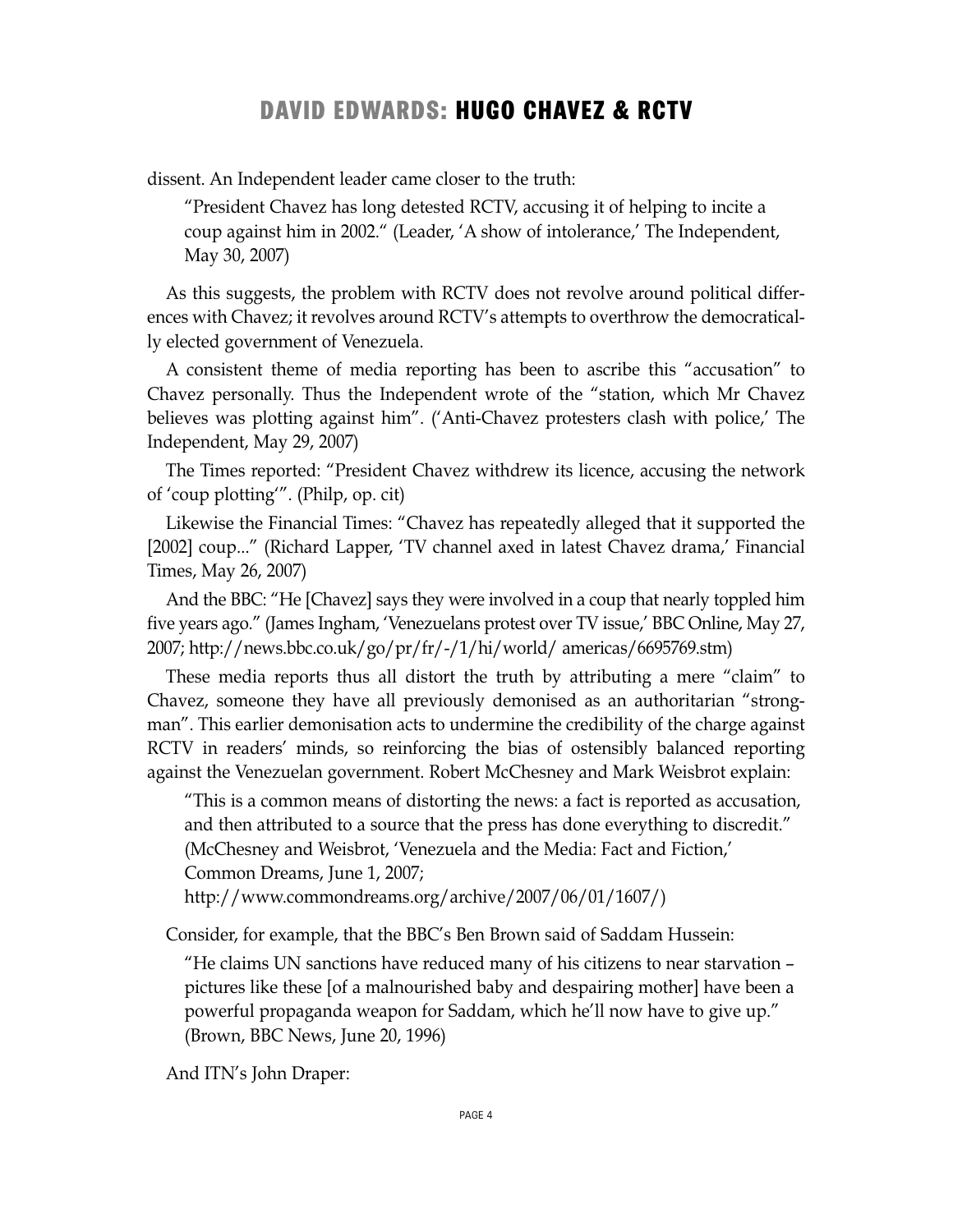"The idea now is targeted or 'smart' sanctions to help ordinary people while at the same time preventing the Iraqi leader from blaming the West for the hardships they're suffering." (Draper, ITN, 22:30 News, February 20, 2001)

And the Observer:

"The Iraqi dictator says his country's children are dying in their thousands because of the West's embargoes." (John Sweeney, 'How Saddam "staged" fake baby funerals,' The Observer, June 23, 2002)

Viewed from the perspective of honest reporting, the opinion of Saddam Hussein – a thoroughly demonised and non-credible source – was irrelevant to an analysis of the effects of sanctions. A range of very credible reports from the United Nations, aid agencies and human rights groups all blamed mass death in Iraq on sanctions. These were the views that mattered for anyone who cared about the truth.

Likewise, it is a simple fact, not a claim, that RCTV was deeply complicit in the 2002 military coup – and the views of the West's Venezuelan bete noire should be placed front and centre only if we are content for media demonisation to undermine this truth.

#### **A climate of transition – overthrowing Chavez**

In a rare example of media honesty, the Los Angeles Times reported at the end of May that RCTV had initially been focused on providing entertainment:

"But after Chavez was elected president in 1998, RCTV shifted to another endeavour: ousting a democratically elected leader from office." (Bart Jones, 'Hugo Chavez versus RCTV – Venezuela's oldest private TV network played a major role in a failed 2002 coup,' Los Angeles Times, May 30, 2007; http://www.latimes.com/news/opinion/commentary/la-oe-jones30may 30,1,5553603.story?ctrack=1&cset=true)

Controlled by members of the country's ruling elite, including station chief Marcel Granier, the channel saw Chavez's "Bolivarian Revolution" in defence of Venezuela's poor as a threat to established privilege and wealth.

Thus, for two days before the April 11, 2002 coup, RCTV cancelled regular programming and instead ran constant coverage of a general strike aimed at ousting Chavez. A stream of commentators delivered fierce criticism of the president with no response allowed from the government. RCTV also ran non-stop adverts encouraging people to attend an April 11 march aimed at toppling the government and broadcast blanket coverage of the event. When the march ended in violence, RCTV ran manipulated video footage falsely blaming Chavez supporters for the many deaths and injuries.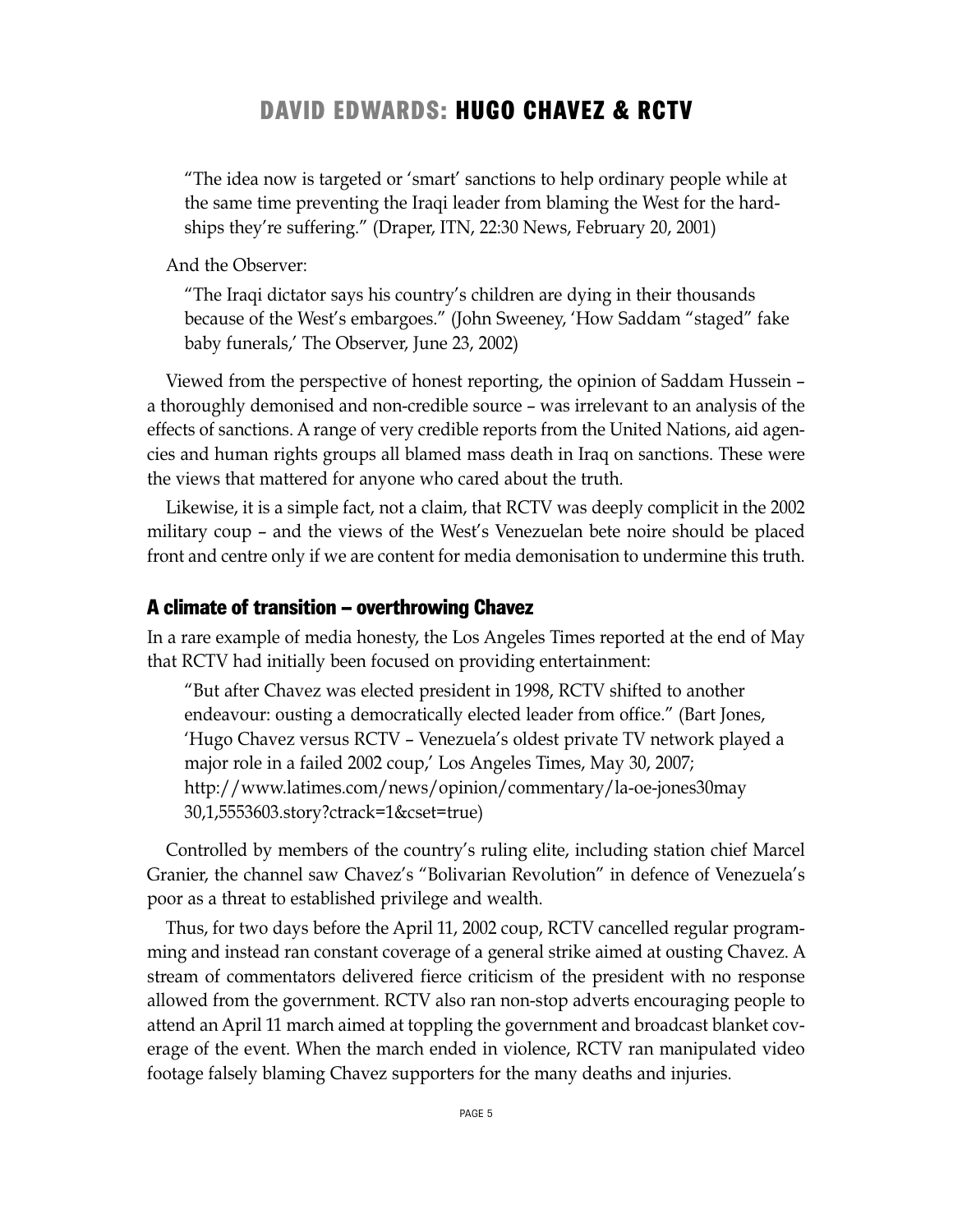On the same day, RCTV allowed leading coup plotter Carlos Ortega to call for demonstrators to march on the presidential palace. After the overthrow appeared to have succeeded, another coup leader, Vice-Admiral Victor Ramírez Pérez, told a journalist: "We had a deadly weapon: the media. And now that I have the opportunity, let me congratulate you." Another grateful leader remarked: "I must thank Venevisión and RCTV." (Fair, op. cit)

RCTV news director Andres Izarra later testified at National Assembly hearings on the coup attempt that he had received clear orders from superiors at the station:

"Zero pro-Chavez, nothing related to Chavez or his supporters... The idea was to create a climate of transition and to start to promote the dawn of a new country." (Bart Jones, op. cit)

While the streets of Caracas erupted with public outrage against the coup, RCTV turned a blind eye and showed soap operas, cartoons and old movies instead.

On April 13, 2002, RCTV's Marcel Granier and other media moguls met in the Miraflores palace to offer their support to the country's new dictator, Pedro Carmona who, at a stroke, demolished Venezuela's democratic institutions – eliminating the Supreme Court, the National Assembly and the Constitution.

Finally, when Chávez returned to power (April 13, 2002), the commercial stations again refused to cover the news.

In a leader titled, 'Chavez clampdown: Closing TV station is part of pattern of authoritarianism,' the Financial Times observed in May:

"The closure limits freedom of expression and reflects the arbitrary and authoritarian approach that has come to characterise Mr Chavez's government. In a region where the media have been becoming more open in recent years after the dark period of military rule in the 1970s and 1980s, this is a backward and worrying step." (Leader, Financial Times, May 29, 2007)

The irony is bitter indeed. It was a "backward and worrying step" of exactly this kind that RCTV attempted to impose on Venezuela by means of a military coup. As the coup appeared to have succeeded in April 2002, the Financial Times helped create "a climate of transition" for British readers:

"But while the Chavez administration was hobbled by inefficiency, a lack of support across class lines and an inability to tackle the country's economic problems and rising crime rate, it was Mr Chavez's overbearing and authoritarian style that analysts said transformed the public's resigned acceptance of an ineffectual government into an active desire among a majority to see it removed." (Richard Lapper and Andy Webb-Vidal, 'Militaristic president falls victim to military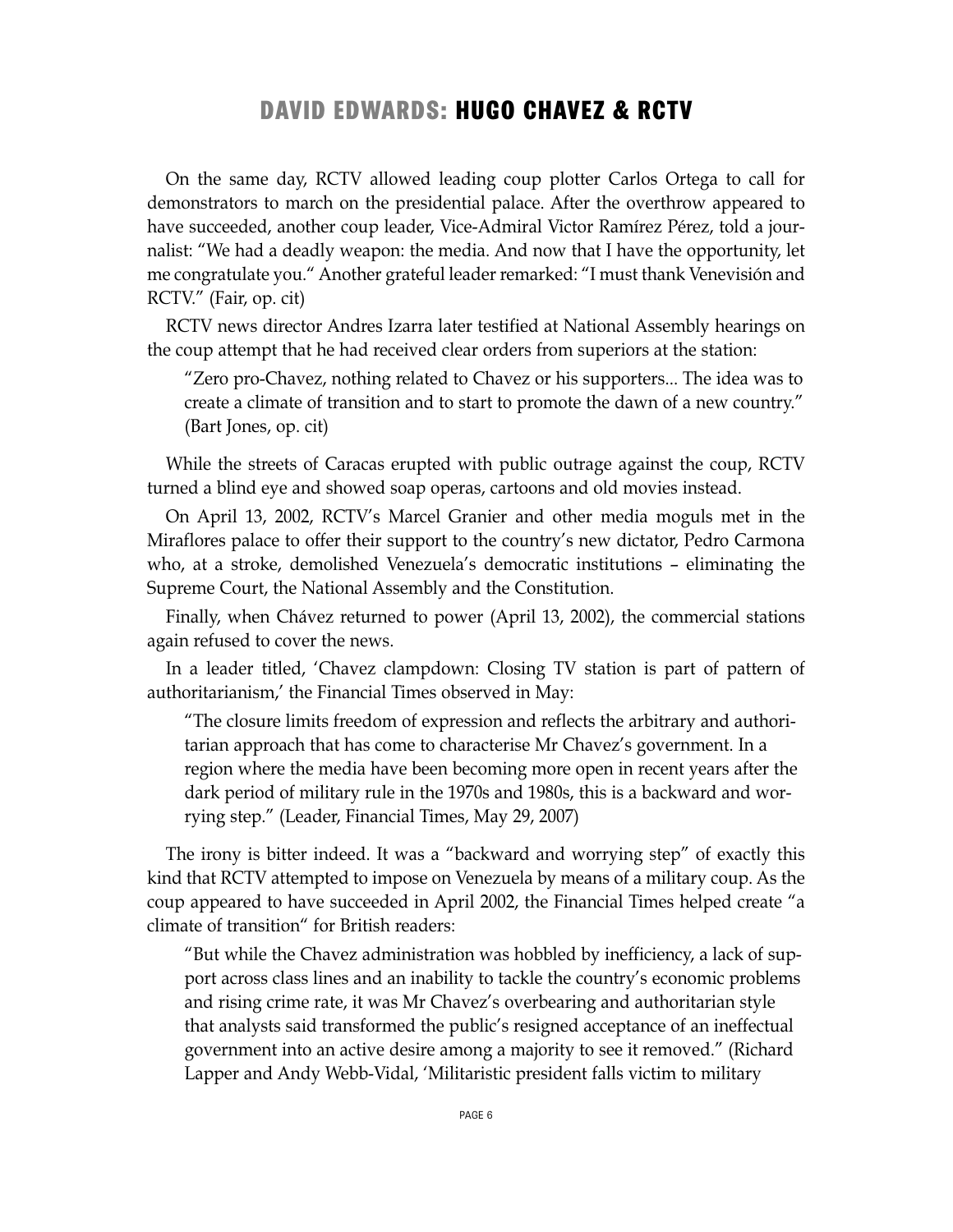revolt,' Financial Times, April 13, 2002)

As for the Venezuelan media's involvement in this "backward and worrying step", the Financial Times had no complaints, other than to comment:

"An example of Mr Chavez's militaristic style has been his confrontational relationship with the local media, particularly television. On Tuesday, when the business sector and union confederation began what was then a 24-hour strike, the state began interrupting broadcasts that showed the success of the work stoppage with turgid interviews with ministers and old video footage of oil wells operating normally." (Andy Webb-Vidal, 'Chavez tests limits of nation's patience,' Financial Times, April 12, 2002)

The liberal media – often considered great bastions of democracy and honest reporting – queued up to present the overthrow of Chavez as an inevitable response to his alienating authoritarianism and multiple failures. With Chavez apparently gone for good, Alex Bellos wrote in the Guardian of "the leftwing firebrand":

"Mr Chavez was elected in 1998 on a wave of popular support and quickly established a reputation as Latin America's most charismatic leader. But his popularity plummeted as he antagonised almost every sector of society and failed to improve the lot of the poor."

Bellos concluded:

"Mr Chavez polarised the country by his attacks on the media and Roman Catholic church leaders, his refusal to consult with business chiefs and his failed attempt to assert control on the unions. The US accused his government of provoking the crisis by ordering its supporters to fire on peaceful demonstrators." (Alex Bellos, 'Ousted Chavez detained by army,' The Guardian, April 13, 2002)

In fact it turned out that the US had conspired with the coup plotters to overthrow the government. Likewise, Chavez supporters had been *defending* themselves against sniper attack. The Venezuelan media had misrepresented film footage to present the required version of events.

In similar vein, the Independent wrote of Chavez:

"His authoritarian style, his friendship with Fidel Castro and his inability to reverse Venezuela's 20-year slide into poverty and corruption, took their toll on his popularity ratings... Convinced he was embarked on a 'Bolivarian revolution', inspired by the ideals of his hero, independence leader Simon Bolivar, Mr Chavez was messianic in his fervour. He alienated every organised group from the former leftist guerrillas of Bandera Roja to the employers' federation, Fedecamaras." (Phil Gunson, 'Deposed Chavez to be exiled as anti-coup rebels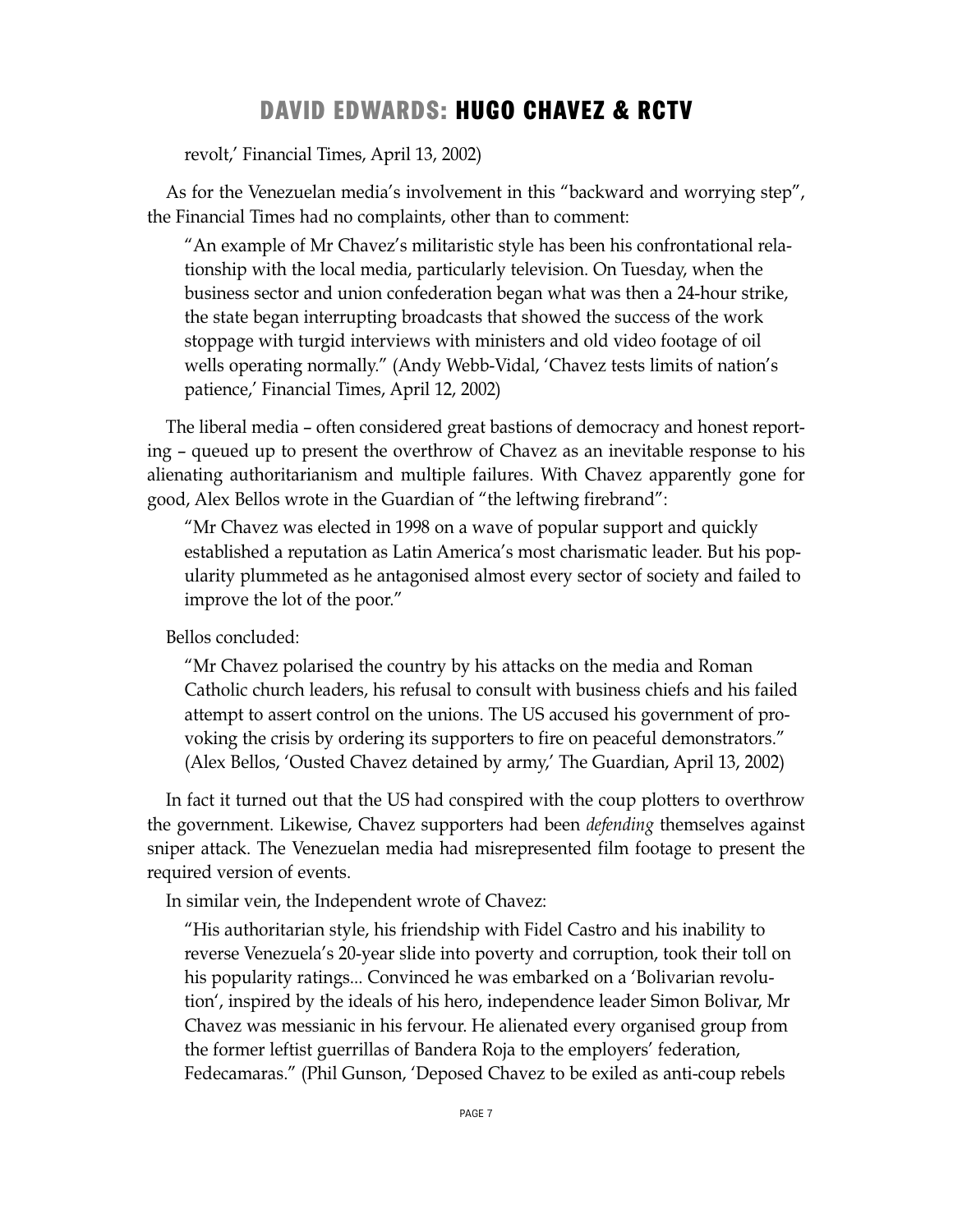speak out,' The Independent on Sunday, April 14, 2002)

And the Observer weighed in:

"In almost four years in office Chavez alienated most sections of Venezuelan society and was fast becoming as much of an irritant to the US as Fidel Castro, the Cuban leader."

The conclusion:

"His popularity waned in recent months as he became more autocratic, pushing through constitutional changes and alienating former supporters. He exasperated many Venezuelans by implementing economic policies by decree, and accused the news media and Roman Catholic leaders of conspiring to overthrow him." (Faisal Islam, 'Venezuelan civil war fears as ousted president leaves,' The Observer, April 14, 2002)

Even after days of non-stop media broadcasts had succeeded in working for the overthrow of Chavez, for this Observer journalist talk of a media conspiracy remained merely Chavez's accusation.

The opinions of these ostensibly well-informed, highly-trained professional journalists were instantly rubbished by the vast popular uprising that restored Chavez to power, and in the longer term by Chavez's eleven election wins in nine years. In truth the coup was a class-based revolt by and for privileged elites, led by Pedro Carmona who, as the BBC reported, was "head of Venezuela's biggest business organisation, Fedecamaras". Carmona, it was, who "marshalled business and trade union opposition to Mr. Chavez's economic policies". ('Profile: Pedro Carmona,' BBC Online, May 27, 2002; http://news.bbc.co.uk/1/hi/world/americas/1927678.stm)

#### **Genuine attacks on free speech that go unnoticed**

A May 30 Independent leader declared:

"RCTV was the sole opposition-aligned station with a national reach. Now it has gone. All governments need media opposition to keep them honest. But it appears that President Chavez does not have much time for this concept." (Leader, 'A show of intolerance,' The Independent, May 30, 2007)

Refusing to renew the licence of a TV channel complicit in the demolition of democracy described above is somehow "a show of intolerance" for the Independent. In fact RCTV has not "gone" – it is being allowed to continue operating by satellite and cable.

The Venezuela Information Centre (VIC) notes: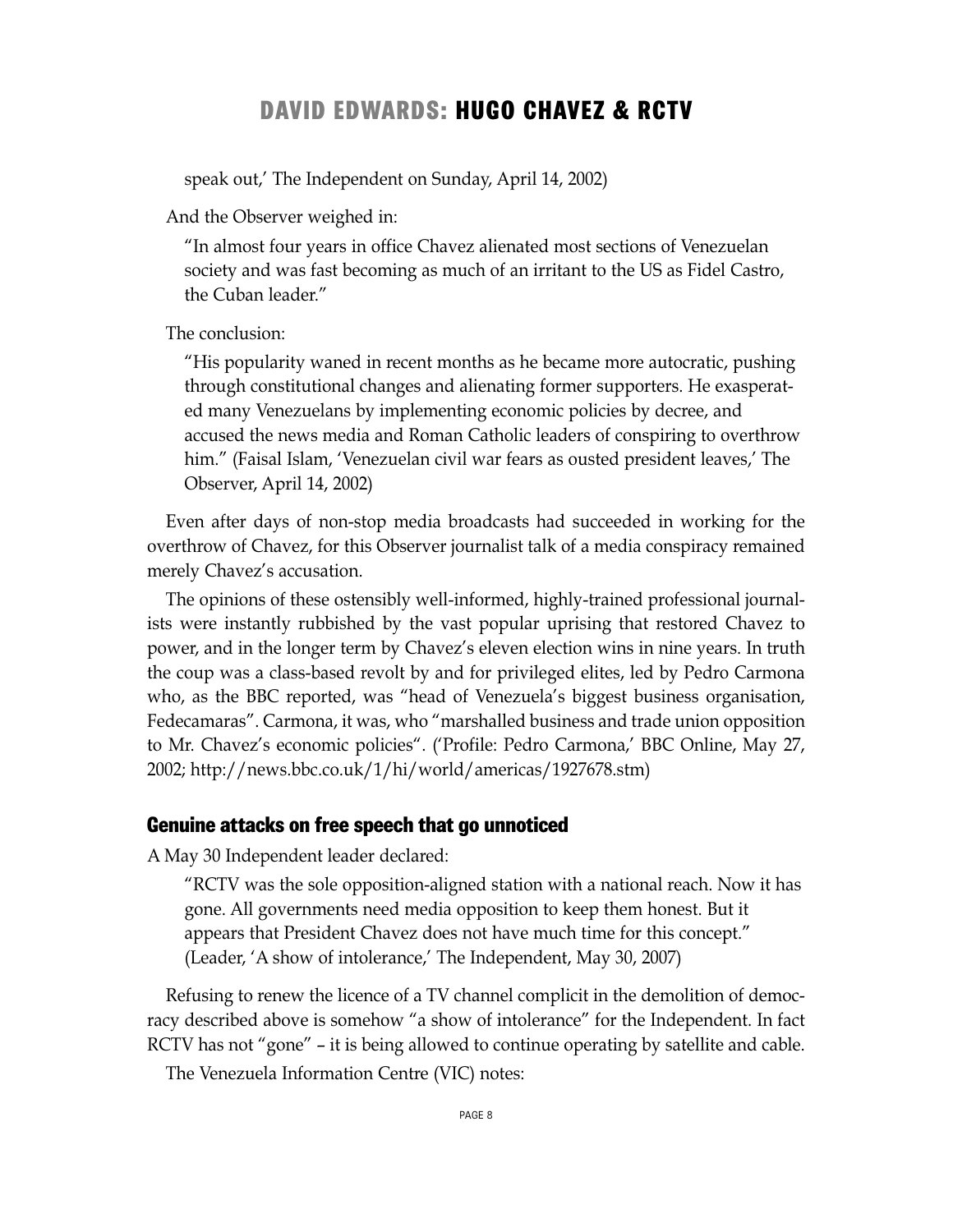"In Britain, TV and radio must adhere to the Broadcasting Code which embodies objectives that Parliament set down in the Communications Act of 2003. This states that 'Material likely to encourage or incite the commission of crime or to lead to disorder must not be included in television or radio services' and that 'Broadcasters must use their best endeavours so as not to broadcast material that could endanger lives.' RCTV's role in the coup would have clearly violated these laws." ('The truth about RCTV – a VIC briefing,'

http://www.vicuk.org/index.php?option=com\_content&task=view&id=186&Itemid=29)

FAIR also makes the obvious point: "Were a similar event to happen in the U.S., and TV journalists and executives were caught conspiring with coup plotters, it's doubtful they would stay out of jail, let alone be allowed to continue to run television stations, as they have in Venezuela." (FAIR, op. cit)

The BBC reported: "The decision to close RCTV has received international condemnation, including from the EU, press freedom groups, Chile and the US, which urged Mr Chavez to reverse the closure." ('Venezuela head in new TV warning,' BBC Online, May 29, 2007; http://news.bbc.co.uk/go/pr/fr/-/1/hi/world/americas/6702965.stm)

Almost unmentioned anywhere in the media are the statements of support made by a number of countries and leaders, such as Rafael Correa in Ecuador, Daniel Ortega in Nicaragua, Evo Morales in Bolivia and Luiz Inacio Lula da Silva in Brazil. The BBC report cited RCTV's general manager Marcel Granier who described the "closure" as "abusive" and "arbitrary" – not a word was written of Granier's role in the 2002 coup.

In a letter published in the Guardian (May 26, 2007), Gordon Hutchinson of VIC noted that despite claims made by opponents of Chavez, there is no censorship in Venezuela, where 95% of the media is fiercely opposed to the government. This includes five privately owned TV channels controlling 90% of the market. All of the country's 118 newspaper companies, both regional and national, are held in private hands, as are 706 out of 709 radio stations.

While the British and American press focus intensely on the alleged crushing of free speech in Venezuela, little is written about comparable actions elsewhere. A report on 21 countries, including the US and in Europe, by J. David Carracedo published in the magazine Diagonal, found that there have been at least 236 closures, revocations, and non-renewals of radio and TV licences. (See: VIC, 'The truth about RCTV,' op. cit)

There is also little media interest in genuine attacks on media freedom elsewhere in Latin America.

In Honduras, beginning May 28, 2007, President Manuel Zelaya ordered all TV and radio stations to broadcast daily one-hour prime-time programmes for ten days to counteract what he called "misinformation" on his administration provided by the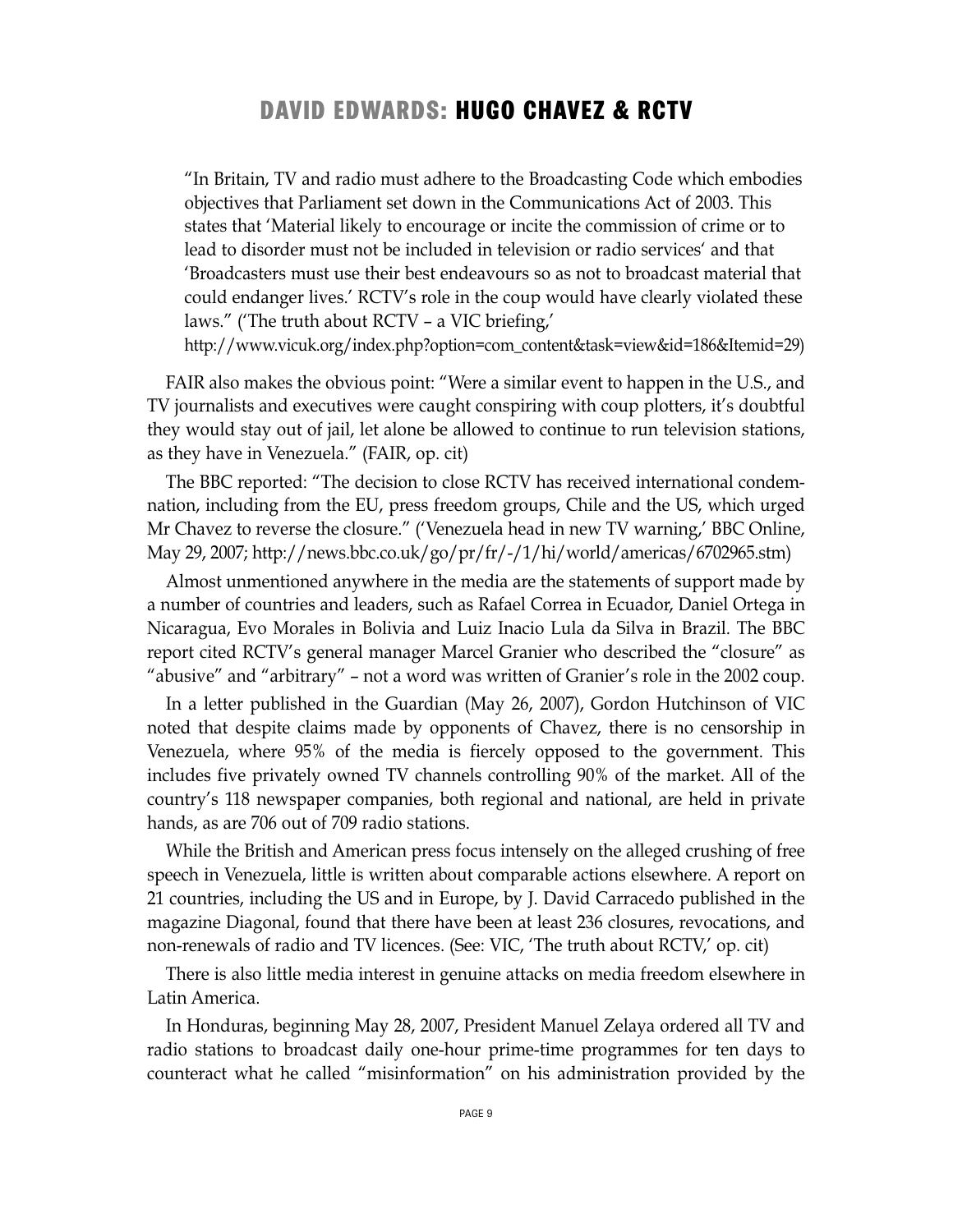press. (Ibid)

The BBC reported Zelaya's actions on May 25 (Will Grant, 'Honduras TV gets government order'; http://news.bbc.co.uk/1/hi/world/americas/6690217. stm) A June 11 media database search found that in the previous two weeks the US press had mentioned Zelaya's actions in four articles – the highest-profile outlet being the Miami Herald. Over the same period, the US press had mentioned the words "Chavez" and "RCTV" in 207 articles. The British press had not mentioned Zelaya's actions at all – Chavez and RCTV had been mentioned in 23 articles.

In Colombia, President Álvaro Uribe was asked if he would have refused to renew RCTV's licence. Uribe replied: "I would not do that to anybody."

The Inter Press Service News Agency commented wryly:

"But the rightwing Uribe cannot shut down opposition TV stations for the simple reason that there aren't any." (Diana Cariboni, 'Easy to See the Speck in the Other's Eye,' May 30, 2007; http://ipsnews.net/news.asp?idnews=37957)

In October 2004, Uribe closed the public Instituto de Radio y Televisión (Inravisión). The Colombian government argued that Inravisión was "inefficient." But the underlying problem "was the strength of the union" of Inravisión employees, according to Milciades Vizcaíno, a sociologist who worked for nearly 27 years in educational programming for the channel. (Ibid)

In Nicaragua in 2002, La Poderosa radio station lost its licence and had its equipment seized without any legal proceedings by the Enrique Bolaños administration. La Poderosa was an outspoken critic of the government.

These and many other attacks on free speech across the region do not make the front pages of the British and American press. As usual, alleged concerns for democracy and human rights mask deeper priorities: protecting governments that toe the line dictated by Western power, and undermining those that do not.